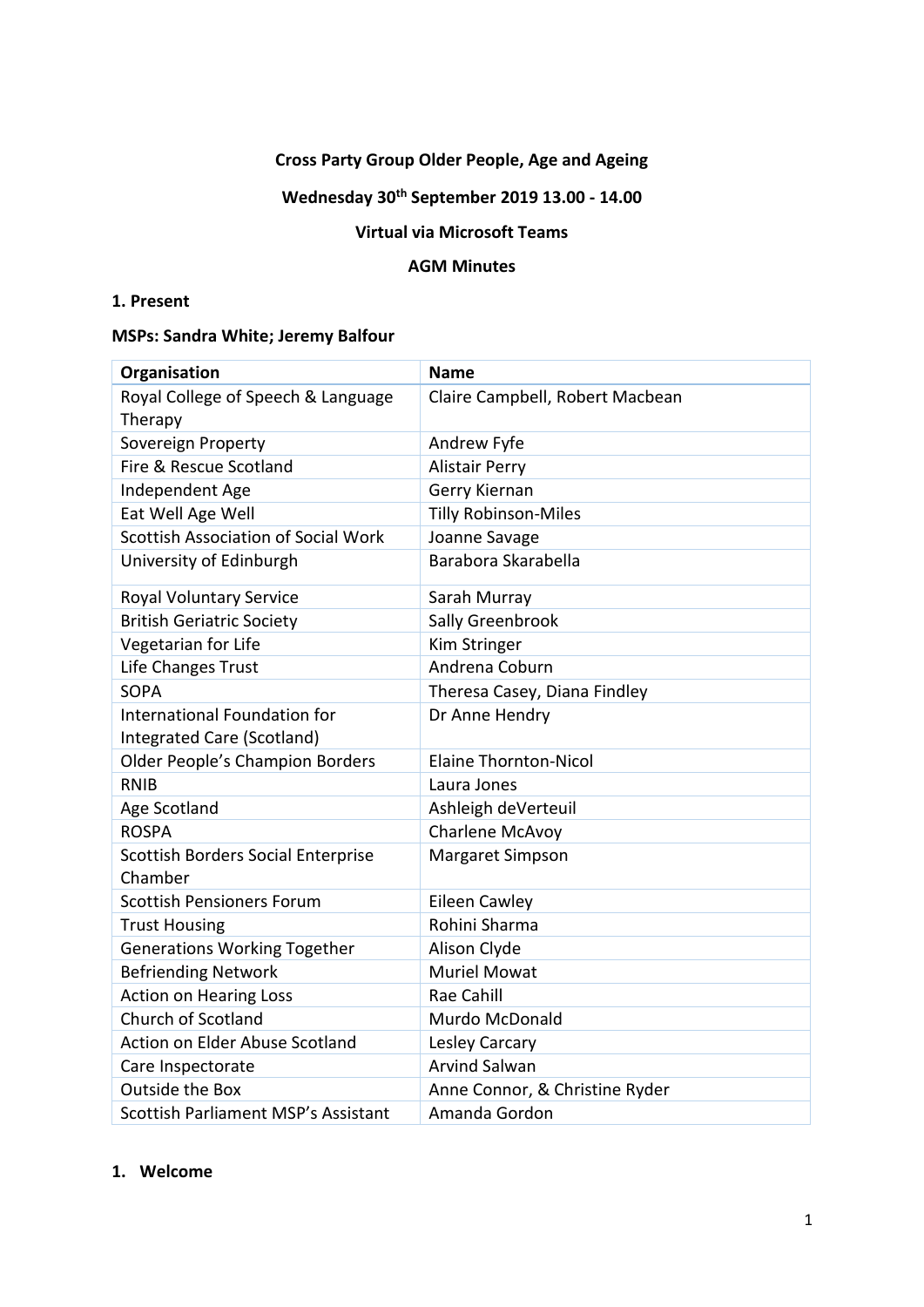Sandra White welcomed attendees to the meeting.

### **Apologies**

Apologies for absence were received from: Paul Eadie, Karen Mechan, Laura Airey, Alan Gow, Penny Morriss, Moira Bayne, Beverly Roberts, Fiona McLeod, Anne, Paul Comley, Anna Buchanan & Ross Laird.

## **2. Scottish Parliamentary Policy on Inclusion**

Sandra reminded the group about the policy.

### **3. Appointment of Office Bearers**

Jeremy Balfour overseen the appointment of the office bearers. Sandra White MSP was elected as the chair, Jeremy Balfour elected as the vice chair, Amanda Gordon elected as the treasurer and Outside the Box was elected to undertake secretariat of the Group.

### **4. Note of previous meeting**

The note of the CPG on Older People, Age and Ageing meeting held on the 10<sup>th</sup> June 2020 was accepted as accurate.

#### **5. Matters Arising**

No matters arising were noted.

#### **6. Requests for Membership to Group**

The following organisations were accepted as members:

- Independent Age
- Scottish Fire & Rescue
- Agile Scotland
- Sovereign Property Partnership
- Voluntary Centre East Ayrshire

#### **7. Topics for Meetings**

December – Question & Answer session with Christina McKelvie MSP – Minister for Older People & Equalities.

#### **Ideas for Questions to Minister**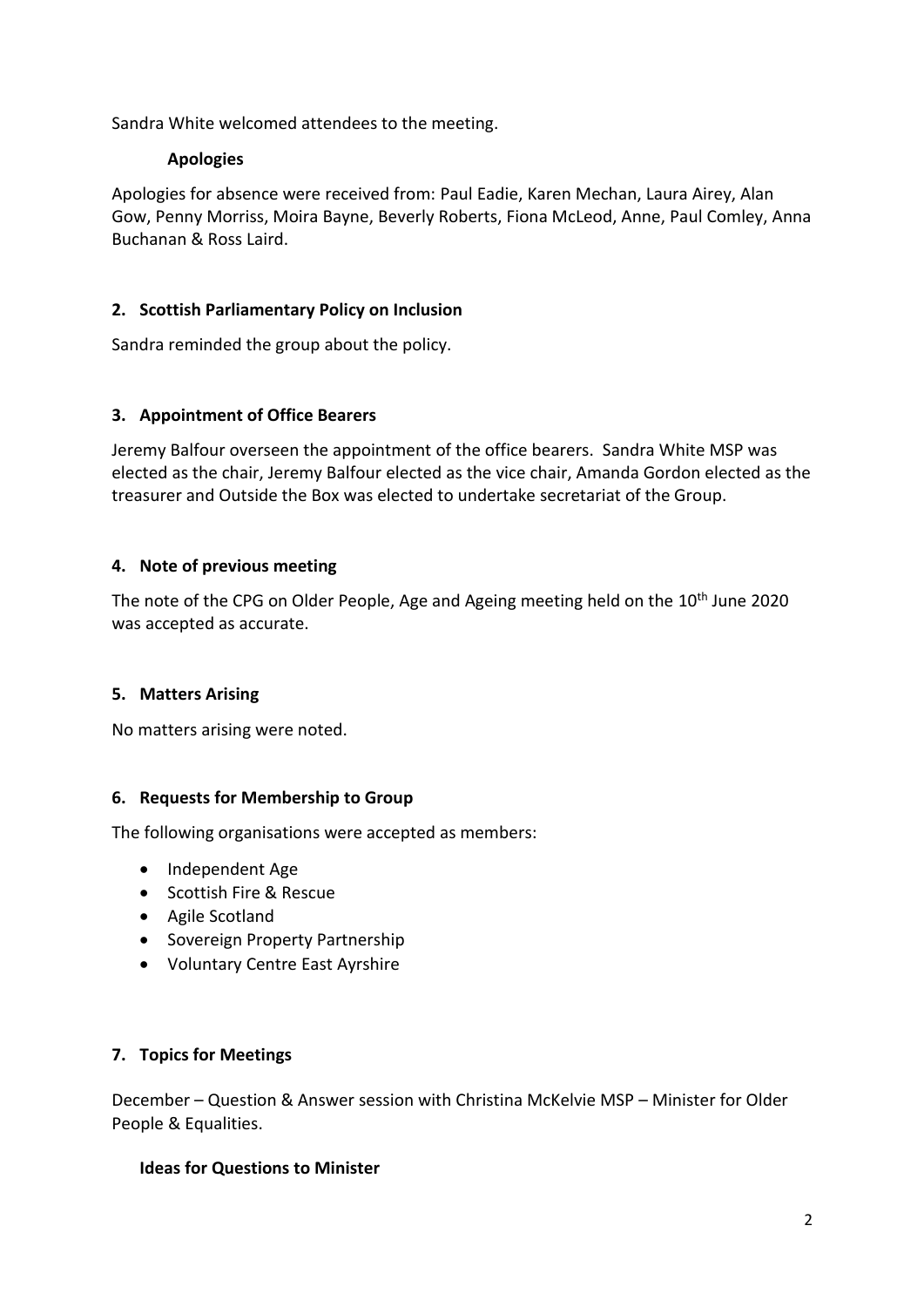- Feeding into other groups eg for Women
- The Centre for Ageing Better & Ireland funding models
- Update/overview of the Older People's framework from Government perspective: CPG members may know what is happening in their own area.

March - Pension Credits – Try to get a MP and Anne McLaughlin.

### **8. Presentation**

Professor Anne Hendry, Director, International Foundation for Integrated Care (Scotland ) & Deputy Honorary Secretary for British Geriatrics Society spoke about the WHO Decade of Action on Healthy Ageing 2020-2030 – where does Scotland stand on the 4 priorities?

A round table discussion took place on 28<sup>th</sup> August, the paper is available on the website. It had a Scotland focus but also brought in speakers from across the work including Catherine McGuigan from the Age Friendly programme in Ireland, who have become the first country to be recognised as an age friendly country.

The 4 global priorities are:

- **Changing how we think, feel & act towards age & ageing** very much about human rights & advocacy. Scotland is strong at ensuring that older people's voices are being heard through the different groups, eg SOPA, SPF. Less clear was the conserted, collaborative sharing the learning. Nuggets but it is patchy and differs across the country.
- **Ensuring our communities foster the abilities of older people** very much about age friendly communities and healthy ageing.
- **Delivering integrated health & care services responsive to older people**
- **Providing access to long term care for older people who need it**

Started to look at 5 practical actions that we could do that are not too expensive:

- A Cross party commitment to support the WHO decade of Healthy Ageing, acknowledge its vital contribution to a stronger, fairer, more equal Scotland that is a great place to grow old.
- Establish a Healthy Ageing Collaborative to co-ordinate collective action on wellbeing in later life and rapidly share practices that can be adapted & implemented across Scotland.
- Build a social movement on healthy ageing and a positive narrative on the contributions of older citizens to community resilience, solidarity & wellbeing across the life course.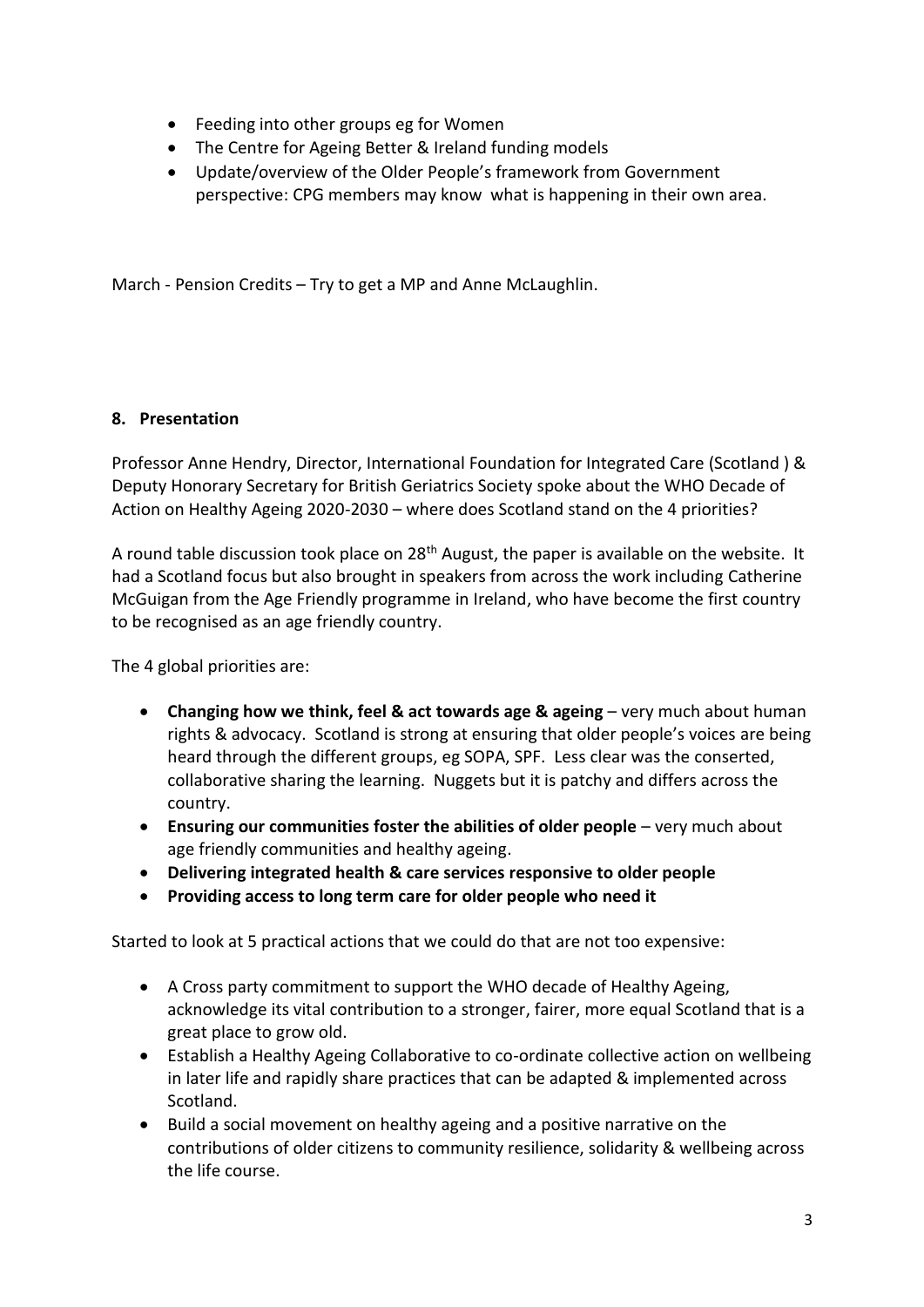- Invest to save by scaling up evidence informed, community & voluntary sector support to build the five ways to wellbeing in later life: Connect; Be Active; Take Notice; Keep Learning; Give
- Facilitate knowledge exchange with the Centre for Ageing Better & international networks, the international network on healthy ageing.

We are interested in Showcasing Scotland and learning from others across the globe in difficult circumstances with not a lot of money.

Sandra thanked Anne and agreed that we do need to look internationally. Sandra will send the Minister the slides from the meeting. The Older People's Strategic Forum is in its infancy & the role of older woman and caring responsibilities could it be brought up in the Minister women's & girls' advisory group as this could be flagged up as an issue. Sandra will raise.

CPG would be a great vehicle, lots of great groups but they don't seem to get together, how did they manage to do it in Ireland? The Centre for Ageing Better is lottery funded & that is their remit to do that. Ireland was initially funded by philanthropic money what it became apartment that was a good return on investment so now fully funded by National & local government & third sector. They run at a local level but come together at a National level to share information. All the great work is done in local communities but a light touch is needed to bring them all together at a National level.

Also spoke about how community groups are funded, in Ireland they have infrastructure capacity building funding which is about sharing the learning so every group doesn't have to face the same issues when it is already been solved by others.

Compassionate communities, activities & the impact on mental wellbeing, community resilience, ensuring equality & inclusion for everyone. Sandra suggested that we come back to this subject again in the future.

## **AOCB**

Laura Gallagher, TV licensing exemptions if living in sheltered housing is not very well publicised. Eileen Cawley added that a campaign organisation in England are adamant that older people should refuse to pay; here in Scotland we are not advocating that but encouraging people to apply for pension credit. SPF are still campaigning on this issue and Ms McKelvie MSP has written to the culture minister. Sandra added that in recent days it may now have been decriminalised.

Elaine Thornton-Nicol - Pension credit – the societal, local economy impact is life changing, it could put up to £60 a week into people's pockets. I will find a link for this and one for the decriminalisation of the TV license and will send them to Christine to forward on.